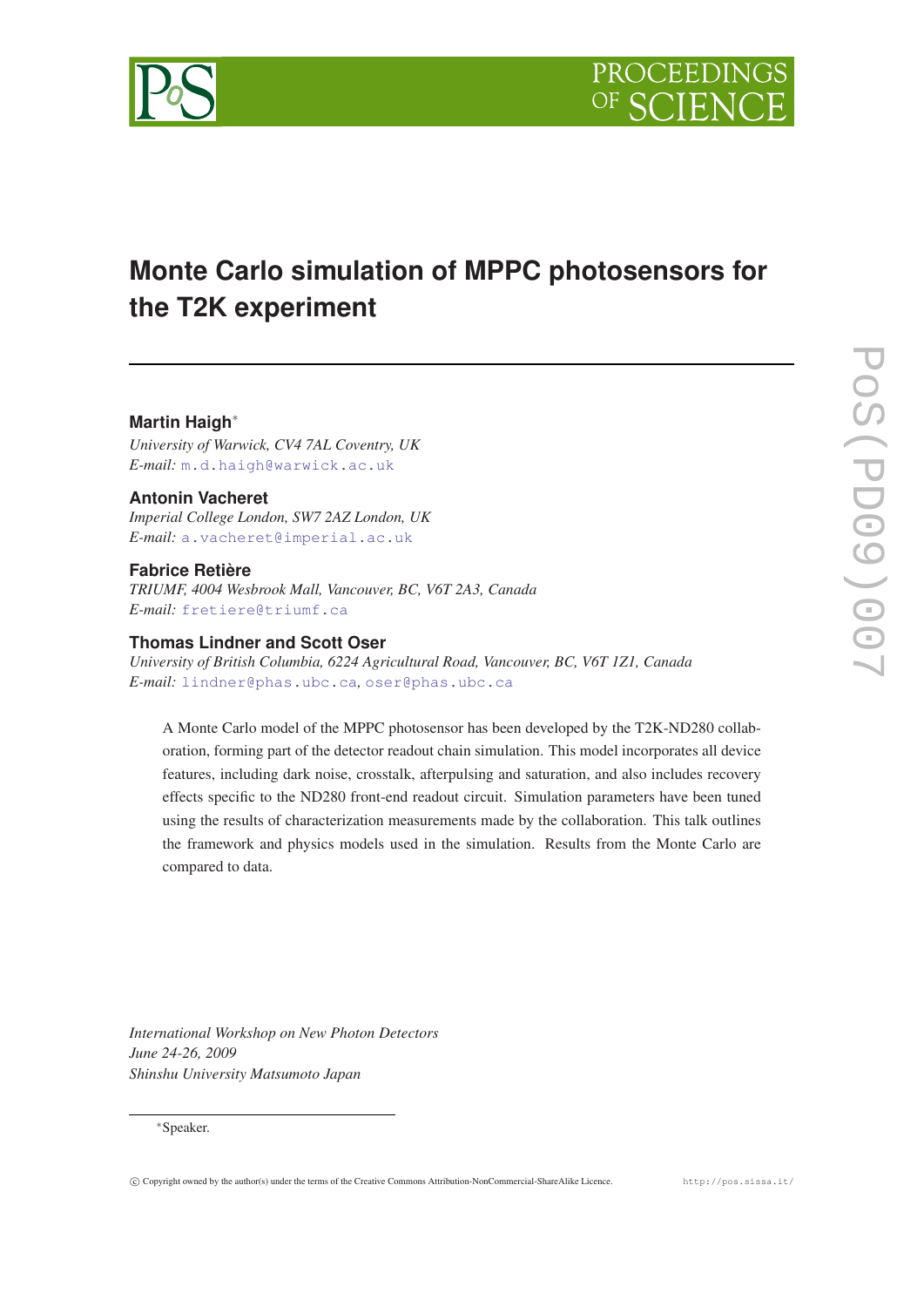# 1. Introduction

T2K[\[1\]](#page-8-0) is a long-baseline accelerator neutrino experiment due to turn on at the end of 2009. A beam of neutrinos will be produced by the J-PARC proton synchrotron at Tokai, and the Super-K water Cerenkov detector and a suite of near detectors will be used to make a precision measurement of the mixing angle  $\theta_{13}$ . The main near detectors, INGRID and ND[2](#page-8-0)80[2], consist mostly of scintillator bars, with light channelled out along wavelength-shifting fibres and read out using MPPC photosensors. The MPPC[[3](#page-8-0)][\[4\]](#page-8-0) is a multi-pixel Geiger-mode APD (GM-APD) manufactured by Hamamatsu; these devices consist of an electrically parallel array of diode junctions, operated above their reverse breakdown voltage  $V_{\text{bd}}$ , in series with quenching resistors, on a single semiconductor wafer. Because a single freed carrier in a pixel produces a Geiger-mode avalanche (arrested by the quenching resistor, which limits the flow of charge off the pixel), these devices have comparable gain to PMTs, while satisfying our requirements for compactness and insensitivity to magnetic fields. The active area of the devices used by T2K is  $1.3 \times 1.3$  mm<sup>2</sup> with a pixel pitch of 0.05 mm. The ND280 detector will use just over 40,000 MPPCs.

Considerable work has been done by T2K collaborators to characterize the MPPCs used in the experiment. The data collected has enabled the development of empirical models which quantitatively describe device behaviour. A Monte Carlo simulation of the MPPC, based on these models, has been developed; this forms part of the full ND280 MC, and can also be used to test the models used to describe individual device features.

# 2. Description of the simulation

The simulation consists of a set of models describing device features, and a procedural framework to initialize the models, process incoming photon data, control the simulation and output the result. All empirically important device features are modelled, including dark noise (DN), crosstalk (CT), afterpulsing (AP) and recovery effects. The device is modelled as a finite 2-dimensional array of pixels, so saturation is also included. Parameters which vary with the voltage above breakdown (overvoltage) are modelled as linear or quadratic functions.

The simulation is written in C++ and is integrated into the ND280 offline software framework; however a standalone version has also been developed which requires only the GSL libraries [\[5\]](#page-8-0). It is intended that this version be released for wider use in the near future.

# 2.1 Procedural framework

The framework of the simulation is based around a list of "free carriers", or potential pixel triggers. These are not always directly equivalent to free charges in the semiconductor, but can be anything which can cause an avalanche, i.e. an incident photon, thermal electron/hole, crosstalk photon or trapped charge (for afterpulsing). This list is initially populated by a set of incoming photons which must be passed to the simulation as input; the simulation itself adds thermal noise triggers to this list. The simulation then steps through the list of carriers in time order, using the physics models to decide whether the carrier triggers an avalanche; if so, the overvoltage of the fired pixel is set to zero and an avalanche is added to an output list, and a check is done to see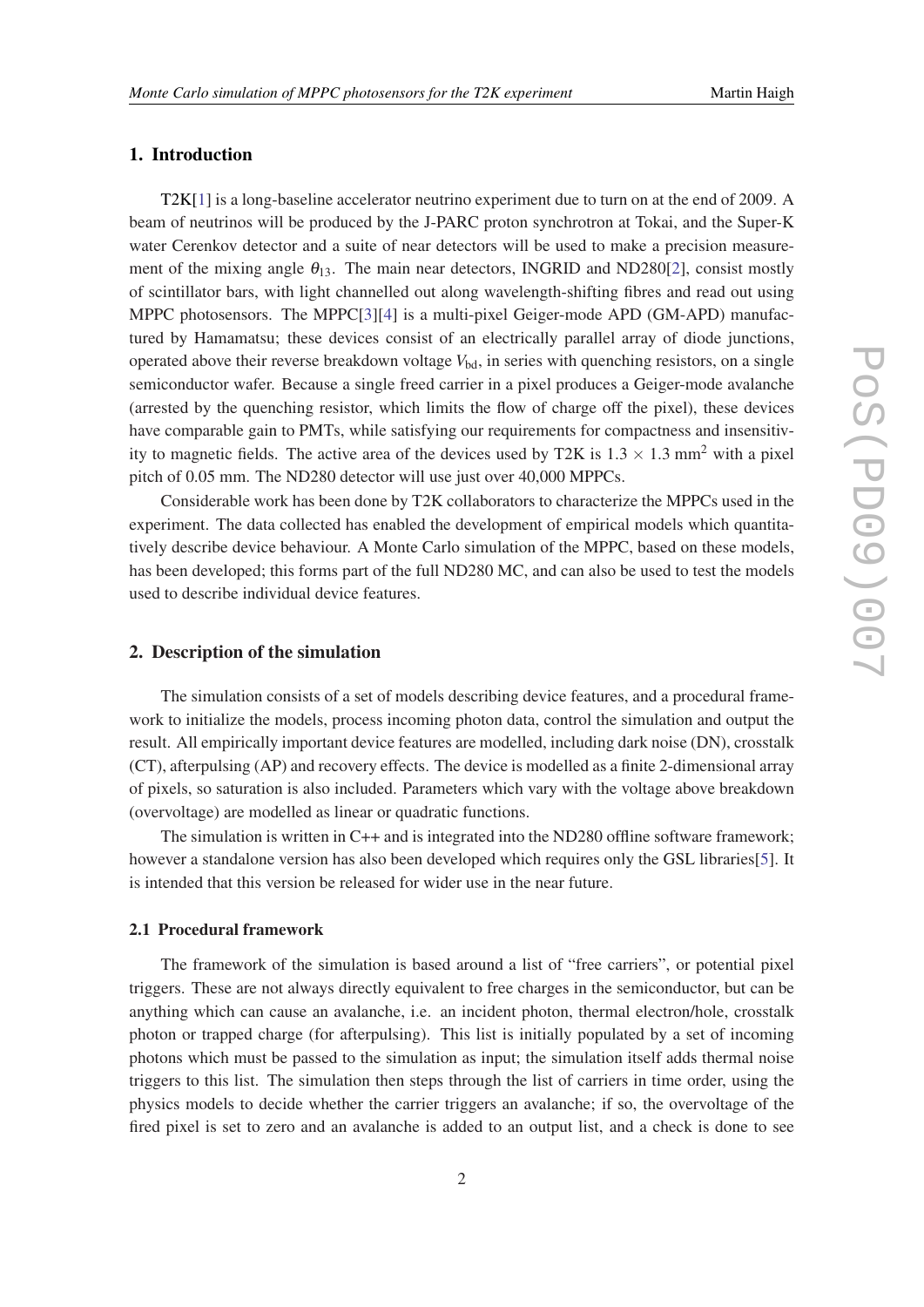whether CT/AP should be generated. Any CT/AP triggers are added to the list of carriers, to be processed in correct time order.

This time-ordered framework allows cascades of CT/AP to be dealt with simply and naturally, since any secondary noise effects will be calculated when the primary CT/AP trigger is processed. It also makes it easy to integrate voltage recovery of pixels into the simulation - the recovery model recalculates all pixel voltages before dealing with each carrier, and the only required variables to do the recovery calculation are the previous pixel voltages and the time elapsed since the last trigger. The only MPPC state variables used by the simulation are the carrier list and pixel voltages, though the ND280-specific pixel recovery model also stores data about the state of the external electronics.

#### 2.2 Physics models

#### 2.2.1 Dark noise

The rate of dark noise avalanches, due to thermally generated free carriers in the semiconductor, has been measured[\[6\]](#page-8-0) to be linear in device overvoltage; a linear parametrization is therefore used in the simulation. It should be noted that noise rates at a given overvoltage vary by a factor  $\sim$  2 between nominally identical MPPCs, so must be measured for every device if dark noise is expected to be an issue.

Dark pulses are generated before starting each simulation event, using a Poisson distribution with mean equal to the expected number of pulses in the period simulated. The pulses are distributed uniformly over the device pixels and over the simulation period. The dark rate used to generate the pulses is that calculated for the nominal applied bias voltage (*DNR*(*V*nom)); recovery effects are accounted for when the thermal carrier is processed, by only generating an avalanche with probability  $DNR(V_{pix}(t))/DNR(V_{nom})$ , i.e. the ratio of the dark rate at the pixel voltage to that at the nominal voltage. This prescription mathematically holds as long as the used recovery model does not allow a pixel voltage to rise above the nominal value.

## 2.2.2 PDE

The photon detection efficiency (PDE) of a photosensor is the probability that an incoming photon will be collected and converted to an output signal. For a GM-APD, this is the product of the geometrical efficiency (proportion of area which is active), quantum efficiency (probability to collect the photon), and Geiger avalanche probability. There is a strong voltage dependence mainly via the Geiger probability, and also a dependence on the wavelength of the incoming light. Wavelength dependence of the PDE is not currently modelled in the simulation, since the light important for the ND280 application is received in a single well-defined wavelength range from wavelength-shifting fibres. Overvoltage dependence is linear in the simulation, though detailed results, from the Institute for Nuclear Research in Moscow and other institutions[[6](#page-8-0)][\[7\]](#page-8-0), suggest that the parametrization needs to be made more sophisticated.

Procedurally, the application of the PDE model is very simple. All incident photons are stored in the carrier list, but only trigger an avalanche with probability  $PDE(V_{pix}(t))$ .

#### 2.2.3 Afterpulsing

Afterpulsing is the name applied to delayed secondary pulses in the same pixel as an initial trigger, due to the trapping of charge carriers on impurities during an avalanche. This process can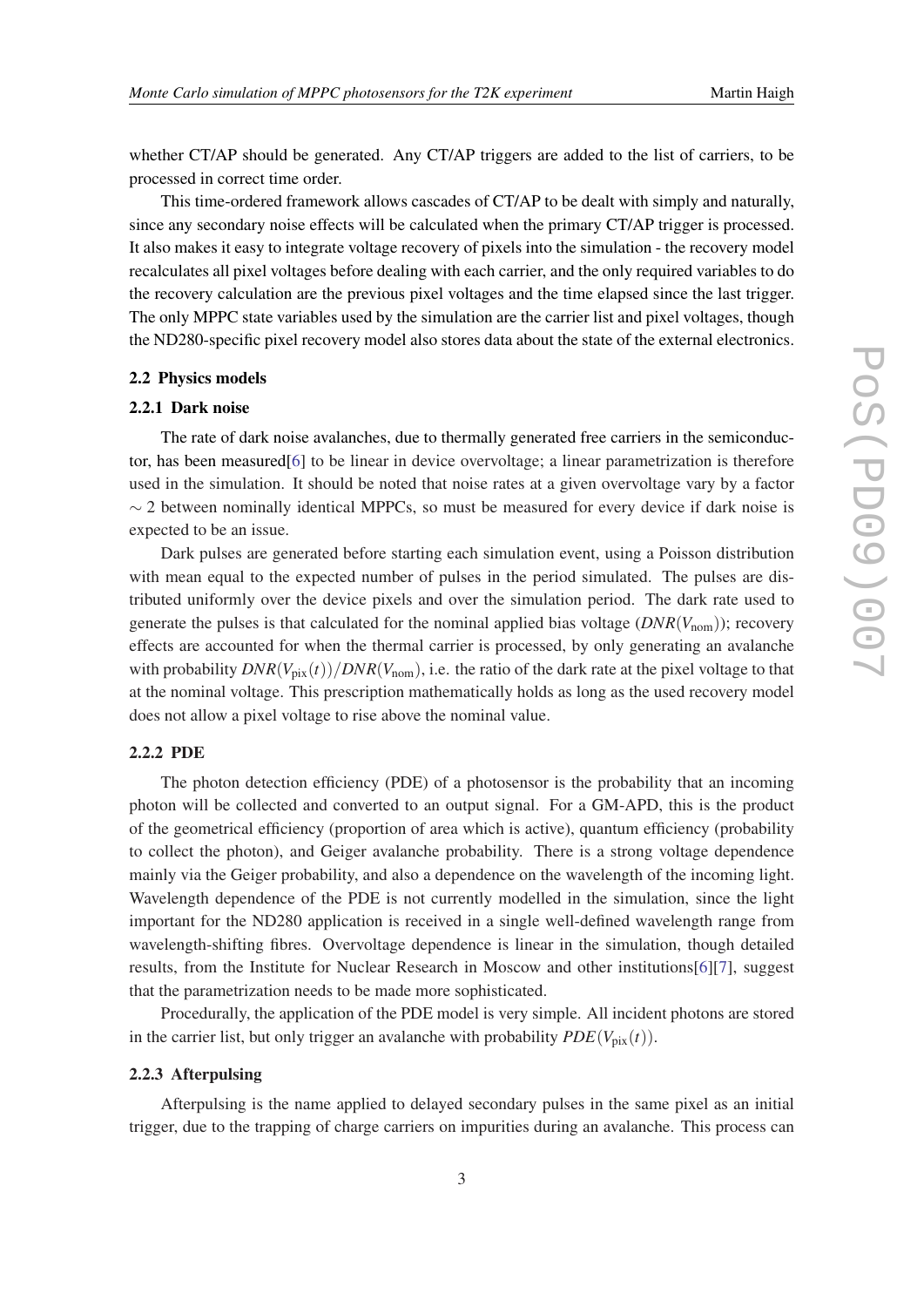

Figure 1: Time distribution of secondary pulses after a trigger pulse, for data and simulation.

be studied by measuring the distribution of time delays between an initial trigger pulse and the next observed pulse. The latter will be due to either uncorrelated thermal noise or afterpulsing, and the distribution can be fitted to a hypothesis for the afterpulse probability and time distribution.

Data of this kind taken at TRIUMF[\[6\]](#page-8-0) supports a model where there are two charge trapping modes, the number of trapped charges of each type follows a Poisson distribution, and the time distribution for each type of afterpulse is an exponential  $e^{-t/\tau_i}$ , with a different time constant  $\tau_i$  for each mode. The time constants are more-or-less independent of overvoltage, and are  $\tau_s = 17.7$  ns,  $\tau_L$  = 70.9 ns. The mean number of trapped charges is measured to be  $0.043 \times (V_{pix} - V_{bd})^2$  for each type.

The simulation uses the parameters measured at TRIUMF to determine how many short and long afterpulses are to be inserted into the carrier list from an initial pulse. The pulses are inserted at a time determined by the exponential distributions. The afterpulse probability is thus accounted for at the time the carrier is created, and so the carrier triggers an avalanche with a probability of unity. The distribution of secondary pulse delays is shown for data and simulation in figure 1.

## 2.2.4 Crosstalk

Crosstalk is the process whereby a photon emitted during avalanche multiplication causes an almost simultaneous secondary avalanche in a neighbouring pixel. The probability of crosstalk is expected to vary with the position of the primary pixel, since pixels near the edge of the array have fewer neighbours. Data has been taken at Imperial College London using a laser focused on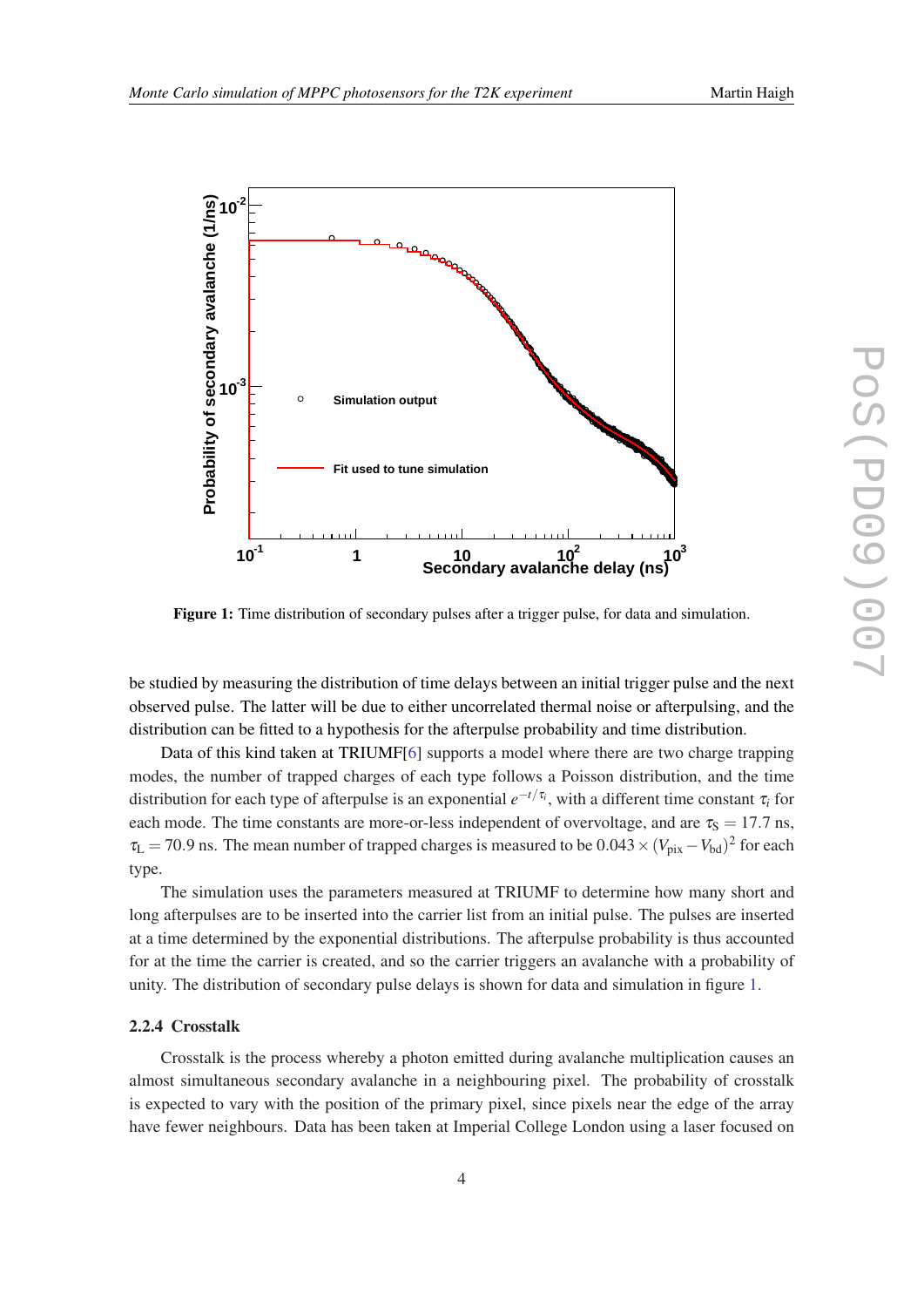

Figure 2: Data/MC comparison for inclusive and double crosstalk probabilities, for normal, edge and corner pixels. Data are shown as points; the model predictions are shown as corresponding-coloured lines.

a single pixel, yielding the probability of getting 1,2 and 3 crosstalks from a primary pulse, for "normal", edge and corner pixels, as a function of overvoltage. Different probabilities are observed for the three pixel positions as expected.

The simulation uses a simple crosstalk model with three tunable parameters. In the model, each avalanche can only produce a single crosstalk, but further crosstalks can be caused by cascade. The probability of crosstalk varies quadratically with the overvoltage of the primary pixel,  $P_{CT} = a(V - V_{bd}) + b(V - V_{bd})^2$ , and is tuned to match the inclusive CT probability for a "normal" pixel; the fitted values for the quadratic coefficients are  $a = 0.0356 \text{ V}^{-1}$ ,  $b = 0.0598 \text{ V}^{-2}$ . The secondary pixel is chosen randomly in a  $5 \times 5$  grid around the primary, with each pixel weighted by a factor  $e^{-r/c}$ , where *r* is the distance from primary to secondary pixel. Lower CT for edge pixels is modelled since some of the neighbours may be off the edge of the device. With the range, *c*, set to  $0.4 \times$ pixel pitch, the data is matched quite well for all pixel positions. The data and model results are compared in figure 2.

# 2.2.5 Gain

The output of the simulation is a list of avalanches with start times and charge values (normalised to the gain at the operating voltage). The charge for each pulse is smeared using a Gaussian; the smearing width is obtained from histogrammed charge data (see figure [5](#page-7-0) below) by comparing the widths of the zeroth (no pixels fired) and first peaks. If the voltage on the pixel is lower than the applied bias voltage, then the output charge is proportionately lower. The simulation outputs only a list of pulses, not complete waveforms.

#### 2.2.6 Recovery

Because each MPPC pixel contains a quenching resistor in series with the junction, the voltage across the pixel takes a finite time to recover once it has fired. The intrinsic pixel time constant  $\tau_I = C_{pix}R_{pix}$  is 13.5 ns for a pixel capacitance  $C_{pix} = 90$  fF, and resistance  $R_{pix} = 150$  kΩ. This is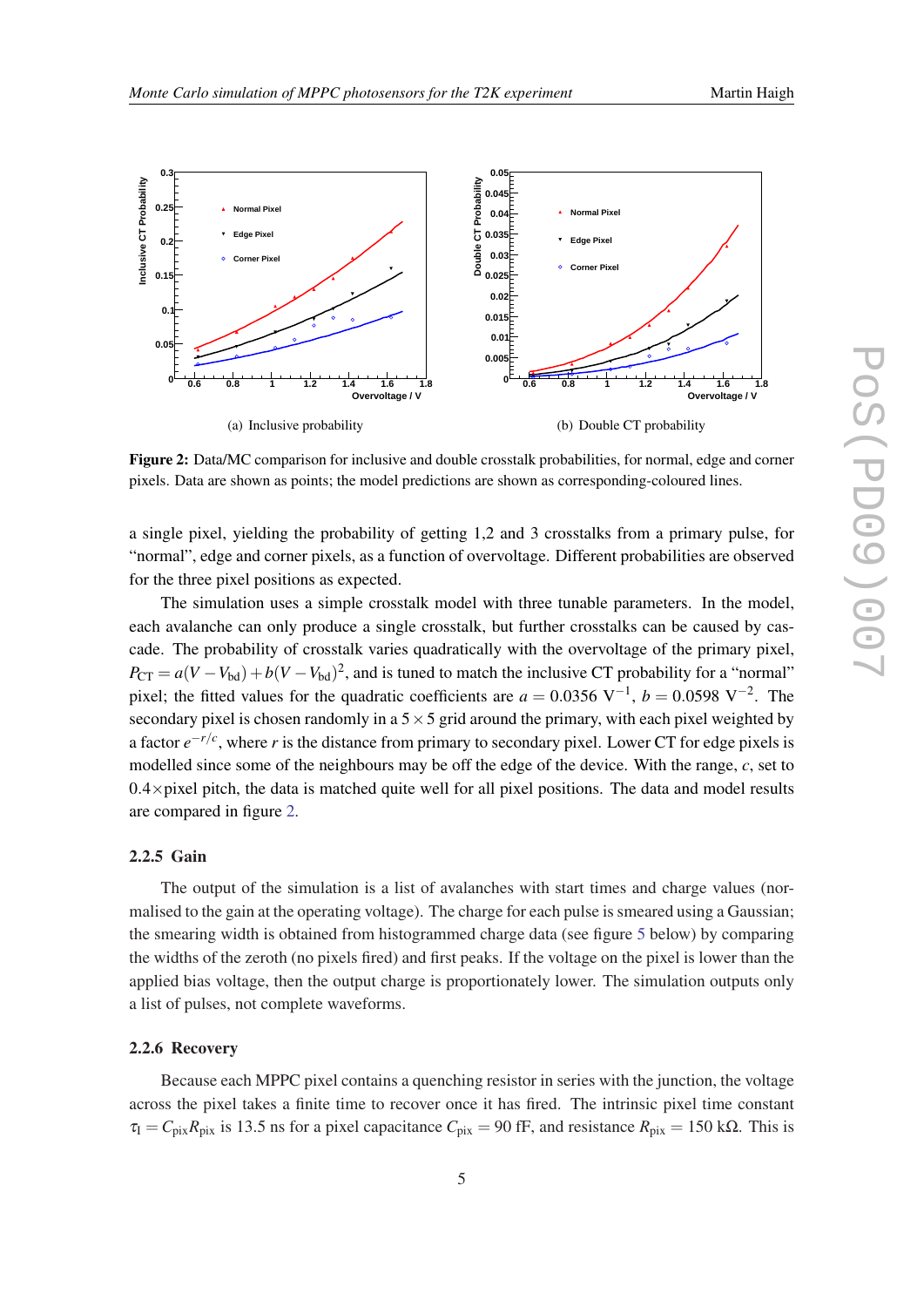

Figure 3: Schematic of the interface between the ND280 front-end board and the MPPC.

the pixel recovery time for an MPPC connected to a voltage source. The actual recovery behaviour will depend on the details of the readout circuit; in particular, if the current onto the device is limited, then some internal sharing of charge between the pixels is expected to occur. The recovery element of the simulation is separated into its own class, with an abstract base, so that it is relatively simple to implement a new recovery model for a specific readout circuit. At low light levels, recovery only has a significant effect on afterpulsing, but it is very important for modelling of saturation behaviour.

The front-end board (TFB) used in ND280[[8](#page-8-0)] is based on the Trip-t ASIC chip developed for D0[\[9\]](#page-8-0). Two amplifier channels, with different gains, are used for each MPPC, in order to obtain the required dynamic range; charge is divided between the amplifiers according to their coupling capacitors *C*lo and *C*hi. A single HV rail is used to bias all devices, but a variable trim voltage can be applied to the ground pin of each device in order to compensate for differences in breakdown voltage. A schematic of the interface between MPPC and amplifier is shown in figure 3.

A SPICE model has been built to simulate the electronics interface. The MPPC is modelled as  $N_{\text{pix}}$  RC series circuits in parallel; a current source pulses some of the pixels at  $t = 0$ , draining them to zero overvoltage, to simulate some of the pixels firing. The main circuit features which affect recovery are the resistor  $R<sub>b</sub> = 100$  kΩ between the bias source and device, and the capacitor  $C_g = 330$  pF. A small resistor  $R_g = 50 \Omega$  (not shown on the schematic) separates the MPPC from *C*g. Transient effects occur when the amplifiers are reset.

Since the bias voltage source is behind a large resistance, the short-time recovery behaviour of the device can be modelled by ignoring it and considering only the MPPC and local capacitor *C*g. This circuit can be solved analytically and gives, for the pixel voltages  $V_i(t)$ 

$$
V_i(t) = V_i(0)e^{-t/\tau_i} + (V_g(0) - \frac{A\tau'}{C_g})(1 - e^{-t/\tau_i}) + \frac{A(\tau'/C_g - R_g)}{1 - \tau_i/\tau'}(e^{-t/\tau'} - e^{-t/\tau_i})
$$
(2.1)  
where  $\tau_i = R_{\text{pix}}C_{\text{pix}}$ ,  $\tau' = \frac{R_{\text{pix}}/N_{\text{pix}} + R_g}{1/C_g + 1/C_{\text{pix}}N_{\text{pix}}}$ ,  $A = \frac{V_g(0) - \sum_i V_i(0)/N_{\text{pix}}}{R_{\text{pix}}/N_{\text{pix}} + R_g}$ 

and  $V_g$  is the voltage across the capacitor  $C_g$ . For our component values, the last term is small, so the pixels still recover almost exponentially with a time constant  $\sim \tau_{\rm I}$ ; the voltage converged upon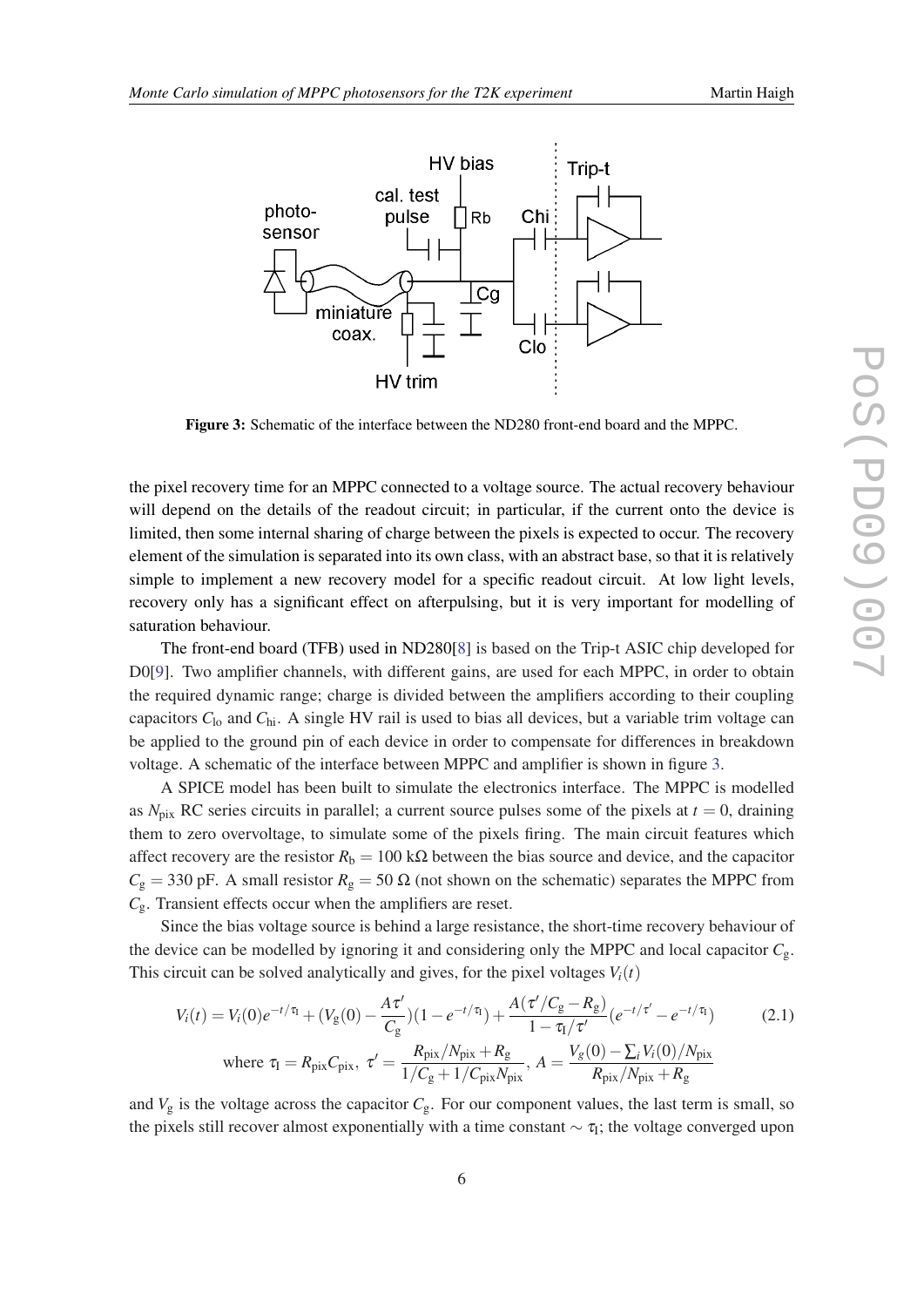

Figure 4: Comparison of the SPICE front-end board model with an analytic "local capacitor" model.

is a capacitance-weighted average of the initial voltages across the pixels and across  $C_{\alpha}$ . For large signals, this charge sharing can deplete the unfired pixels significantly.

It can be seen from figure 4 that this model agrees well with the full SPICE simulation for short times. For longer times, the two models disagree, since transient effects, and recharging from the voltage source, are not included in the analytic model. Modelling sensor response within a single bunch period (540 ns) is the main ND280 application for the Monte-Carlo, so the model meets our requirements.

# 3. Results

## 3.1 Low light data comparison

The ND280 electronics outputs an integrated charge measurement for each amplification cycle. Histogramming these measurements at low light level gives a series of peaks corresponding to different numbers of pixels firing in the MPPC. Data taken using this readout system is compared with the corresponding simulation output in figure [5,](#page-7-0) for low light conditions. Excellent agreement is seen between simulation and data over a range of bias voltages. It is likely that the agreement can be improved further with the implementation of a more sophisticated PDE model.

## 3.2 Saturation behaviour

The simulation has also been used to predict the response of the device to large signals. Saturation is expected since the device has a finite number of pixels and a non-zero recovery time. The response curve should depend on the time distribution of the incoming light signal, since for longer pulses then the pixels are able to recover significant voltage during the pulse, and may therefore be triggered more than once. Even for very fast pulses, pixels can be fired later by afterpulsing. Because not all triggers are simultaneous, it is possible for the total response (in pixel charges) to be higher than the number of pixels on the device. Because pixel recovery effects are important, saturation behaviour is expected to depend on the readout circuit used.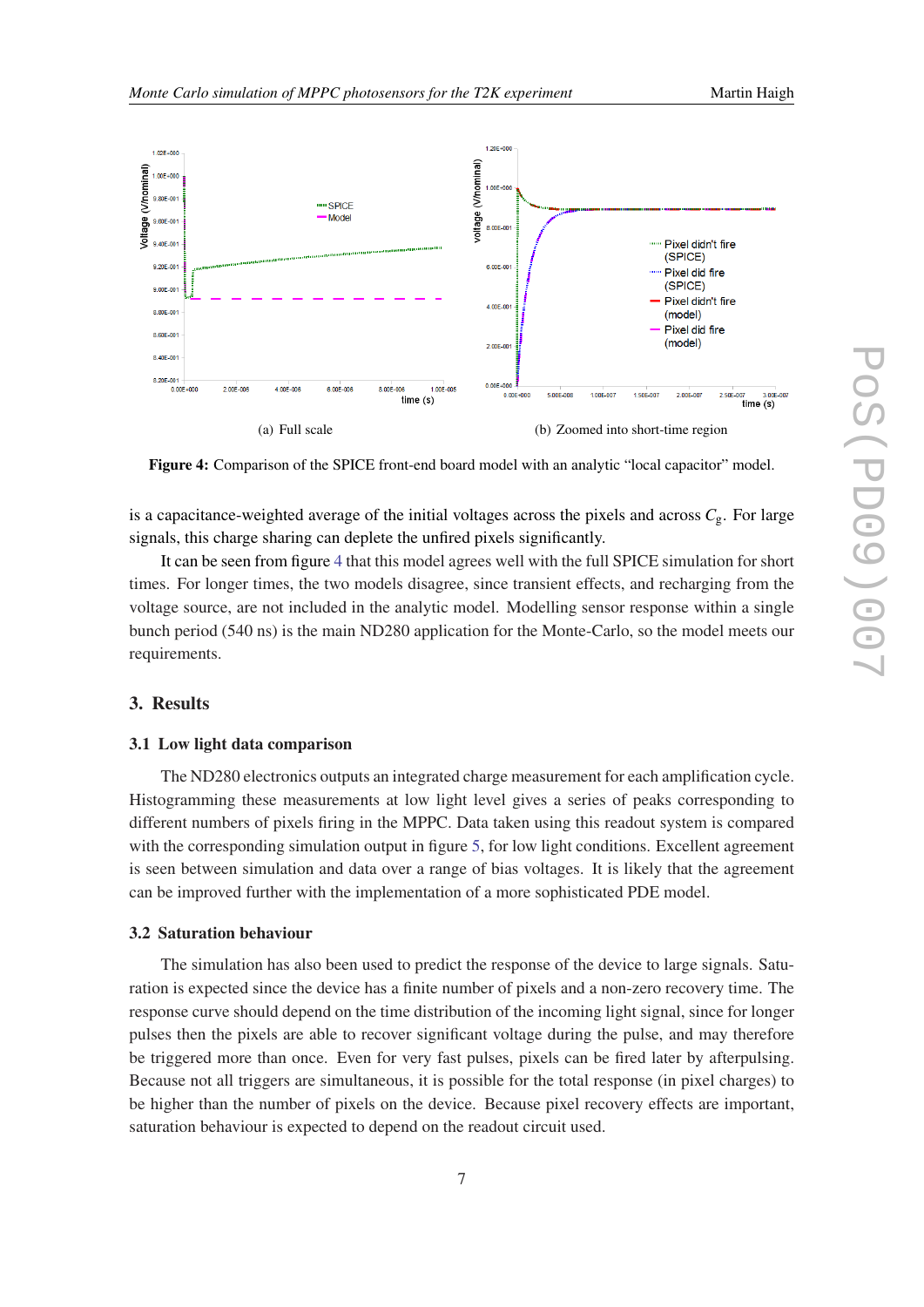<span id="page-7-0"></span>

Figure 5: Comparison of simulation and data charge spectra. The device breakdown voltage was 69.77 V. The right-hand plots are rebinned versions of the left-hand ones, showing the total number of events for each peak.

Simulated response curves, for an overvoltage of 1.32 V, are shown in figure [6.](#page-8-0) The predicted saturation behaviour varies with the recovery model used and the incoming light distribution as expected; in particular, the response of the TFB electronics is lower than for a voltage source, since the total charge available from the capacitor  $C_g$  is limited. The collection of real data to test the MC prediction is now underway.

## 4. Conclusion

An empirically-driven Monte Carlo model for MPPC simulation has been developed by ND280 collaborators. It includes all relevant noise effects, and a recovery model based on a detailed study of the ND280 readout electronics. The simulation agrees well with data for a range of operating voltages, and has also been used to predict the response of the MPPC to large light signals.